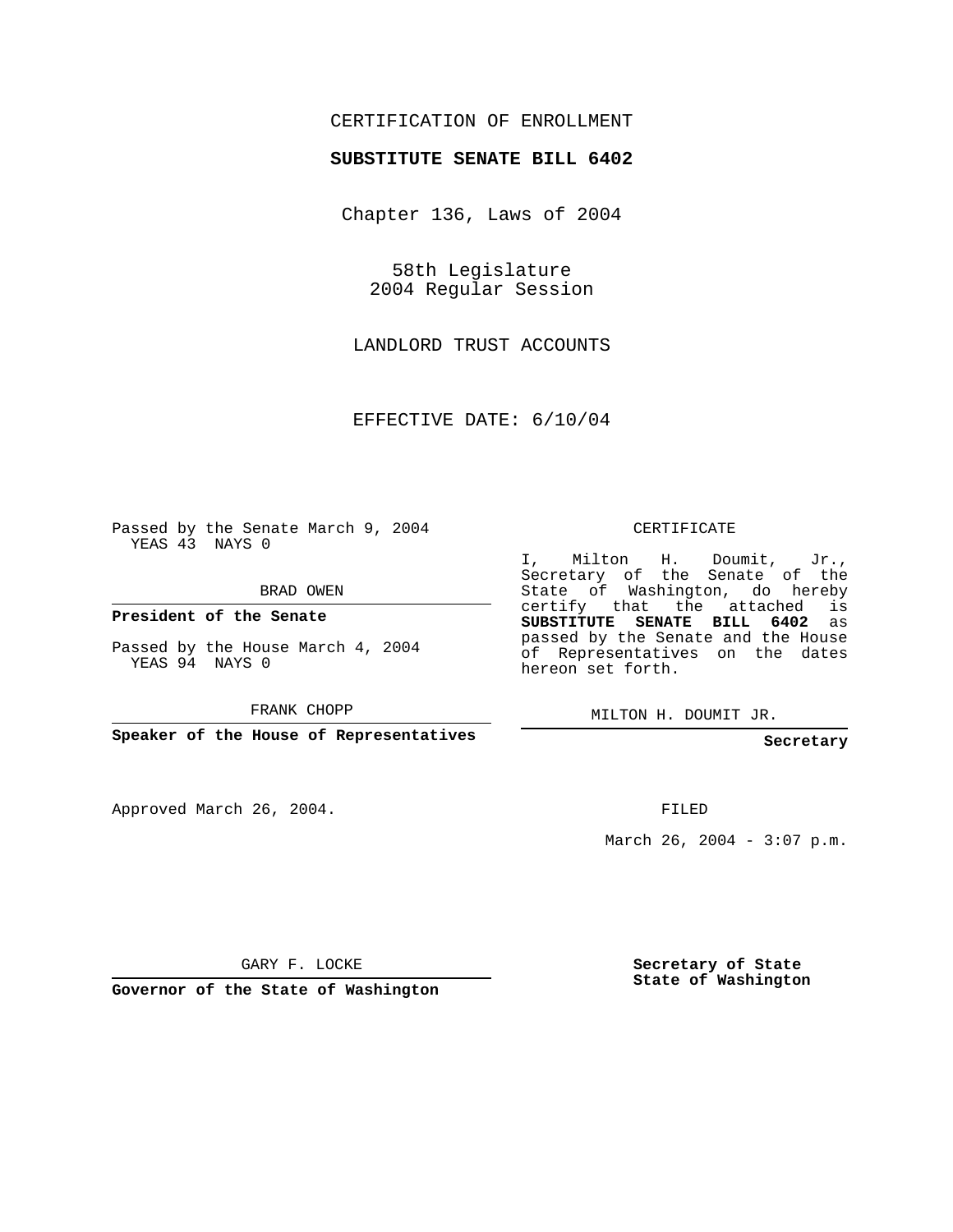## **SUBSTITUTE SENATE BILL 6402** \_\_\_\_\_\_\_\_\_\_\_\_\_\_\_\_\_\_\_\_\_\_\_\_\_\_\_\_\_\_\_\_\_\_\_\_\_\_\_\_\_\_\_\_\_

\_\_\_\_\_\_\_\_\_\_\_\_\_\_\_\_\_\_\_\_\_\_\_\_\_\_\_\_\_\_\_\_\_\_\_\_\_\_\_\_\_\_\_\_\_

AS AMENDED BY THE HOUSE

Passed Legislature - 2004 Regular Session

## **State of Washington 58th Legislature 2004 Regular Session**

**By** Senate Committee on Financial Services, Insurance & Housing (originally sponsored by Senators Benton, Rasmussen, Winsley, Keiser and Kohl-Welles)

READ FIRST TIME 02/04/04.

 1 AN ACT Relating to giving landlords the flexibility to deposit 2 landlord trust account funds in any financial institution; and amending 3 RCW 59.18.270 and 59.20.170.

4 BE IT ENACTED BY THE LEGISLATURE OF THE STATE OF WASHINGTON:

 5 **Sec. 1.** RCW 59.18.270 and 1975 1st ex.s. c 233 s 1 are each 6 amended to read as follows:

 All moneys paid to the landlord by the tenant as a deposit as security for performance of the tenant's obligations in a lease or rental agreement shall promptly be deposited by the landlord in a trust account, maintained by the landlord for the purpose of holding such 11 security deposits for tenants of the landlord, in a ((bank, savings and 12 <del>loan association, mutual savings bank,</del>)) <u>financial institution as</u> defined by RCW 30.22.041 or licensed escrow agent located in Washington. Unless otherwise agreed in writing, the landlord shall be entitled to receipt of interest paid on such trust account deposits. The landlord shall provide the tenant with a written receipt for the deposit and shall provide written notice of the name and address and location of the depository and any subsequent change thereof. If during a tenancy the status of landlord is transferred to another, any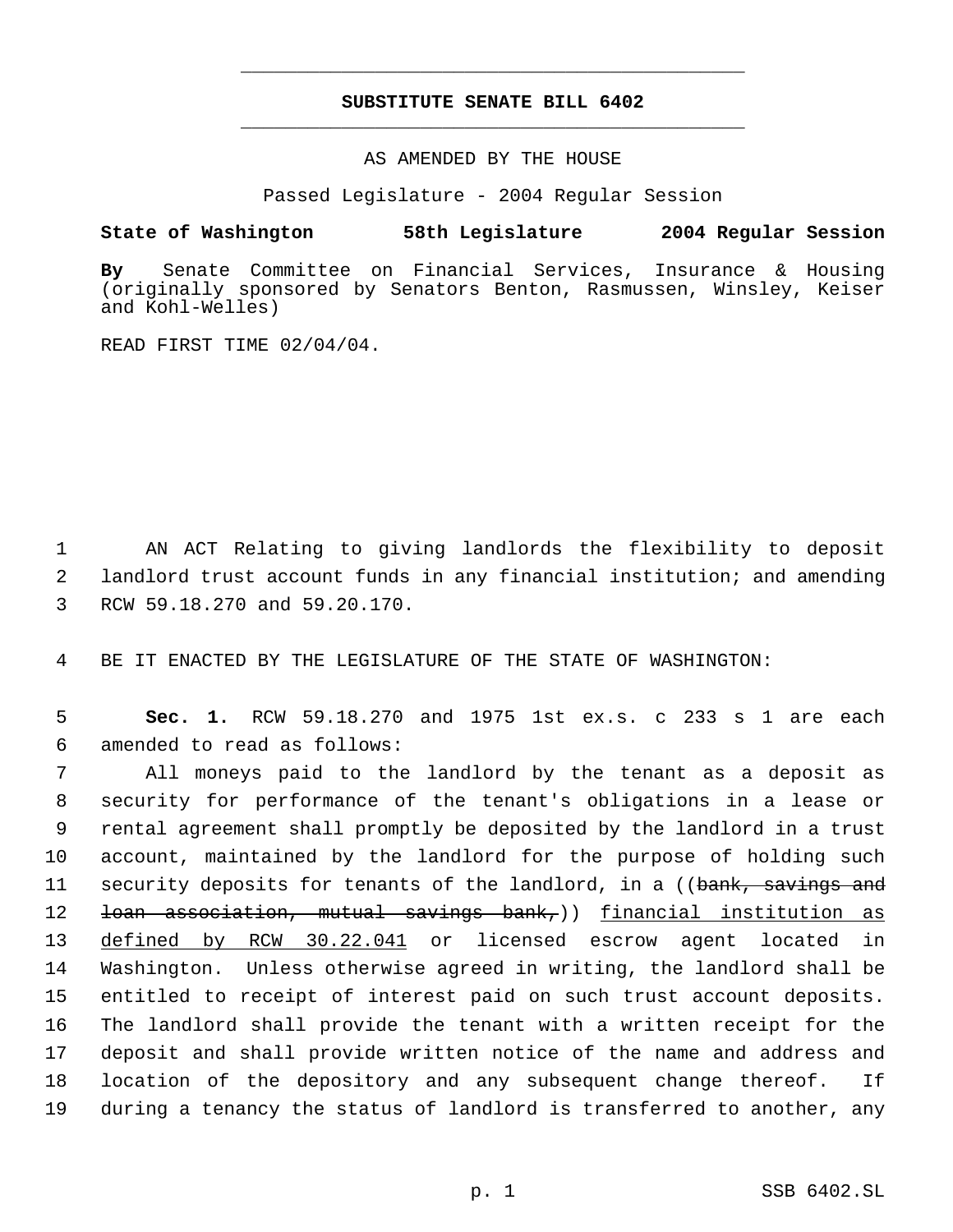sums in the deposit trust account affected by such transfer shall simultaneously be transferred to an equivalent trust account of the successor landlord, and the successor landlord shall promptly notify 4 the tenant of the transfer and of the name, address, and location of the new depository. The tenant's claim to any moneys paid under this section shall be prior to that of any creditor of the landlord, including a trustee in bankruptcy or receiver, even if such moneys are commingled.

 **Sec. 2.** RCW 59.20.170 and 1999 c 359 s 15 are each amended to read as follows:

 (1) All moneys paid to the landlord by the tenant as a deposit as security for performance of the tenant's obligations in a rental agreement shall promptly be deposited by the landlord in a trust account, maintained by the landlord for the purpose of holding such 15 security deposits for tenants of the landlord, in a ((bank, savings and 16 <del>loan association, mutual savings bank,</del>)) financial institution as defined by RCW 30.22.041 or licensed escrow agent located in Washington. Except as provided in subsection (2) of this section, unless otherwise agreed in writing, the landlord shall be entitled to receipt of interest paid on such trust account deposits. The landlord shall provide the tenant with a written receipt for the deposit and shall provide written notice of the name and address and location of the depository and any subsequent change thereof. If during a tenancy the status of landlord is transferred to another, any sums in the deposit trust account affected by such transfer shall simultaneously be transferred to an equivalent trust account of the successor landlord, and the successor landlord shall promptly notify the tenant of the transfer and of the name, address and location of the new depository. The tenant's claim to any moneys paid under this section shall be prior to that of any creditor of the landlord, including a trustee in bankruptcy or receiver, even if such moneys are commingled.

 (2) All moneys paid, in excess of two months' rent on the mobile home lot, to the landlord by the tenant as a deposit as security for performance of the tenant's obligations in a rental agreement shall be deposited into an interest-bearing trust account for the particular tenant. The interest accruing on the deposit in the account, minus